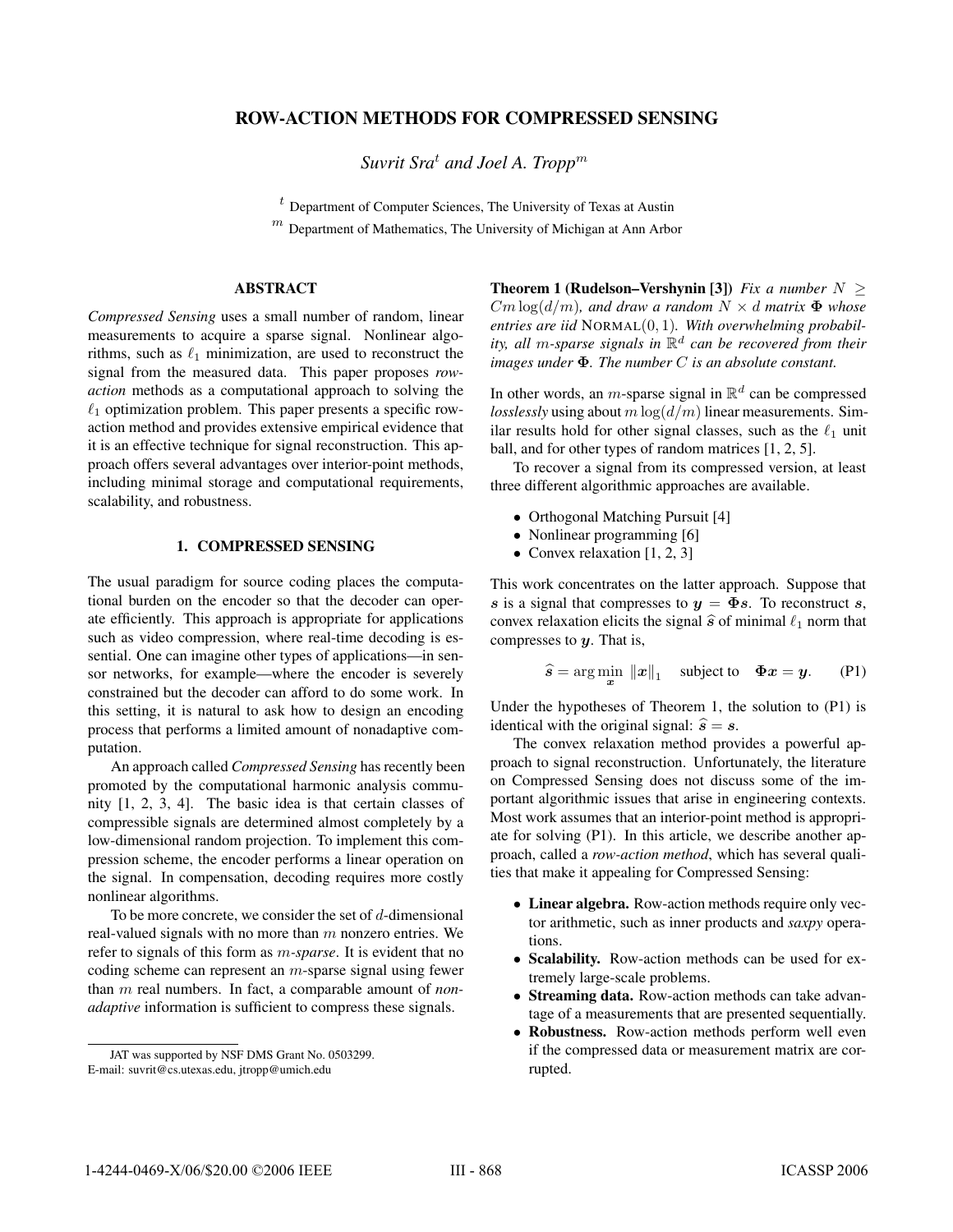The major shortcoming of row-action methods is that they typically converge linearly, in contrast with the quadratic convergence of interior-point methods. This issue is not critical unless it is necessary to reconstruct signals with very high accuracy.

# **2. ROW-ACTION METHODS**

The basic idea behind a row-action method is to enforce the constraints in an optimization problem sequentially. This approach can be traced back to Hildreth's Method for quadratic programming [7] and Bregman's Method for convex programming with linear constraints. These methods all require that the objective function be strictly convex. To develop a rowaction method for solving (P1), therefore, we must first replace it with an equivalent quadratic program.

To that end, we rewrite (P1) as a linear program

$$
\min_{x,f} \langle 0, x \rangle + \langle 1, f \rangle \quad \text{subject to}
$$
\n
$$
\Phi x = y, \quad -x - f \le 0, \quad x - f \le 0 \quad \text{(LP)}
$$

where the auxiliary variable  $f = |x|$ . Define the concatenation  $z = [x; f]$  and the conformal vector  $c = [0; 1]$ . Now, we replace the linear program (LP) with the quadratic program

$$
\min_{\mathbf{z}\in Z} \|\mathbf{z} + \lambda \mathbf{c}\|_2 \tag{QP}
$$

where Z is the feasible set for (LP) and  $\lambda$  is a positive parameter. Theorem 2.1 of [8] states that the unique minimizer of (QP) is identical with the minimum  $\ell_2$ -norm solution of the linear program (LP), provided  $\lambda$  exceeds a constant  $\lambda_0 > 0$ .

The quadratic program (QP) can be solved using a rowaction method. At each iteration, this approach enforces all the equality constraints. Then it enforces the inequality constraints, applying corrections to ensure convergence to the global optimum. Algorithm 1 implements this procedure.

### **Theorem 2** *Algorithm 1 converges to the solution of* (QP)*.*

*Proof.* The problem (QP) has a strictly convex objective function and a convex constraint set. Standard convergence results for row-action methods in [9, Chapter 6] ensure that Algorithm 1 converges to the optimal solution of (QP).

Algorithm 1 requires three inputs: the measurement matrix  $\Phi$ , the compressed signal y, and a parameter  $\lambda$ . It can be shown that  $\lambda_0$ , the minimum value for this parameter, is obtained as the solution to a linear-fractional program. Unfortunately, this approach does not seem to yield theoretical predictions for  $\lambda_0$ . Experiments with different values of  $\lambda$  reveal that the algorithm is quite stable with respect to a range of  $\lambda$  values.

The empirical convergence of Algorithm 1 is linear. This fact yields error estimates that can be used to halt the algorithm automatically. We omit this discussion.

ALGORITHM 1: Row-action method for (QP).

```
ROW_ACTION(\Phi, \lambda, \boldsymbol{u})
Output: z = \arg \min_{z \in \mathbf{Z}} ||z + \lambda c||_2x ← 0; f ← -\lambda1; \mu ← \nu ← 0.
while not converged
        {Enforce the hyperplane constraints}
       foreach i : \langle \phi_i, x \rangle = y_i\mathbf{x} \leftarrow \mathbf{x} - ||\boldsymbol{\phi}_i||^{-2}[\langle \boldsymbol{\phi}_i, \mathbf{x} \rangle - y_i] \boldsymbol{\phi}_iend
       {Enforce the inequalities}
        \hat{\boldsymbol{\theta}} \leftarrow \min\{\boldsymbol{\mu}, \frac{1}{2}(\hat{\boldsymbol{f}} + \boldsymbol{x})\}\mu \leftarrow \mu - \thetax \leftarrow x - \theta; f \leftarrow f - \theta\boldsymbol{\theta} \leftarrow \min\{\boldsymbol{\nu}, \frac{1}{2}(\boldsymbol{f} - \boldsymbol{x})\}\nu \leftarrow \nu - \thetax \leftarrow x + \theta; f \leftarrow f - \thetaend.
return {z = [x; f] }.
```
#### **2.1. Nonnegative signals**

We also mention the problem of compressing a  $m$ -sparse nonnegative signal **s**. One approach to reconstructing the signal from data  $y = \Phi s$  uses the following convex relaxation [10].

$$
\hat{s} = \arg\min_{x} \langle x, 1 \rangle \quad \text{subject to}
$$
  

$$
\Phi x = y, \quad x \ge 0 \quad (\text{P1+})
$$

The row-action method for this problem is very similar, so we omit the derivation.

#### **3. NUMERICAL EXPERIMENTS**

We have carried out numerous experiments to demonstrate that row-action methods provide a competitive approach to reconstructing signals from random measurements. We implemented the row-action methods in C++, and we performed a series of experiments on a Linux-based P4 3.0GHz machine equipped with 1GB RAM. In the sequel, a random measurement matrix is a matrix with iid entries drawn from  $\{0, \pm 1\}$ with probabilities 0.5, 0.25 and 0.25. For Compressed Sensing, these matrices behave like Gaussian matrices [5], but they permit faster arithmetic and they can be stored efficiently. A random m-sparse signal has its nonzero entries at uniformly random locations, and each nonzero is iid  $NORMAL(0, 1)$ . Unless otherwise stated, all experiments use Algorithm 1 to solve (P1), halting after 5000 iterations.

Our first experiment is designed to provide some insight on selecting the parameter  $\lambda$ . For three different choices of the sparsity level  $m$ , the number of measurements  $N$ , and the signal length d, we draw a random measurement matrix. For each choice of  $\lambda$ , we execute the algorithm with 20 random signals, and we calculate the median relative error. The results appear in Figure 1. It is clear that, when  $\lambda$  is sufficiently large, at least half the random experiments lead to reconstruction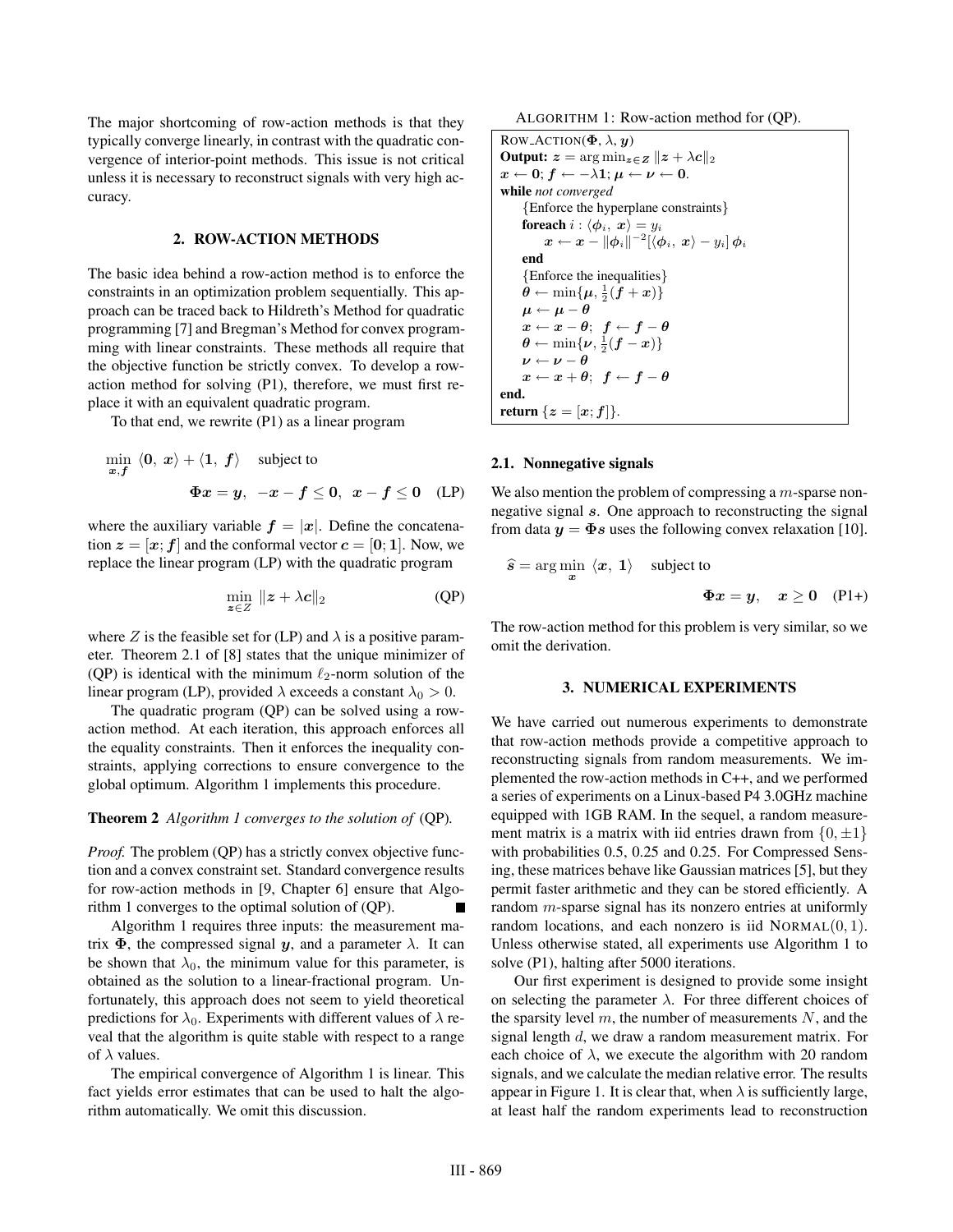

**Fig. 1**. The median relative error in reconstruction as <sup>a</sup> function of  $\lambda$  for three different pairs  $(m, N, d)$ . The dashed line marks <sup>a</sup> relative error of <sup>0</sup>.02.



**Fig. 2**. Absolute reconstruction error as <sup>a</sup> function of iteration number for three choices of  $(m, N, d)$ .

with a relative error  $\|\hat{\mathbf{s}} - \mathbf{s}\|_2 / \| \mathbf{s} \|_2 \leq 0.02$ . The empirical<br>evidence also suggests that the choice  $\lambda = km$  for a small evidence also suggests that the choice  $\lambda = km$  for a small constant k leads to accurate reconstruction in fewer iterations. The remaining experiments select  $\lambda$  according to this rule.

The aim of the next experiment is to identify the order of convergence of Algorithm 1 for m-sparse signals. Figure 2 displays the absolute error  $\|\hat{s} - s\|_2$  as a function of the iteration number for three different choices of  $(m, N, d)$ . The semilog plot clearly indicates a linear order of convergence in all three sequences. It appears that arithmetic errors prevent the row-action method from attaining an arbitrarily small error. Note that the algorithm yields comparable relative errors in all three experiments, which may not be apparent because the input signals have different norms.

Although the empirical convergence of Algorithm 1 is only linear, the method is still quite fast because of its simplicity. The next set of experiments attempts to determine



**Fig. 3**. Running time to achieve <sup>a</sup> relative error of 0.02 as <sup>a</sup> function of the sparsity level m. Here,  $N = 800$  and  $d =$ 4096. The regression line has equation  $t = 0.147m - 2.01$ .



**Fig. 4**. Running time to achieve <sup>a</sup> relative error of 0.02 as a function of the signal length d. Here,  $m = 40$  and  $N =$  $1.5 m \log_2(d/m)$ .

how the running time of the algorithm depends on  $(m, N, d)$ . In these cases, we halt the algorithm as soon as the relative error declines below 0.02. Figure 3 demonstrates that the running time is approximately a linear function of the sparsity level  $m$ , when the number of measurements  $N$  and the signal length  $d$  are fixed. As a specific example, the rowaction method achieves a relative error of 0.02 in less than 20 seconds for a 156-sparse signal of length  $d = 4096$  using  $N = 800$  measurements. Figure 4 reports the dependence of the running time on the signal length  $d$ . In this experiment,  $m = 40$  and  $N = 1.5 m \log_2(d/m)$ . For these choices, it appears that the running time is approximately  $O(d \log d)$ .

Our final two experiments are designed to show that rowaction methods succeed across the entire regime where N measurements characterize m-sparse signals from  $\mathbb{R}^d$ , according to theory [11, 10]. Fix the signal length  $d = 200$ . We